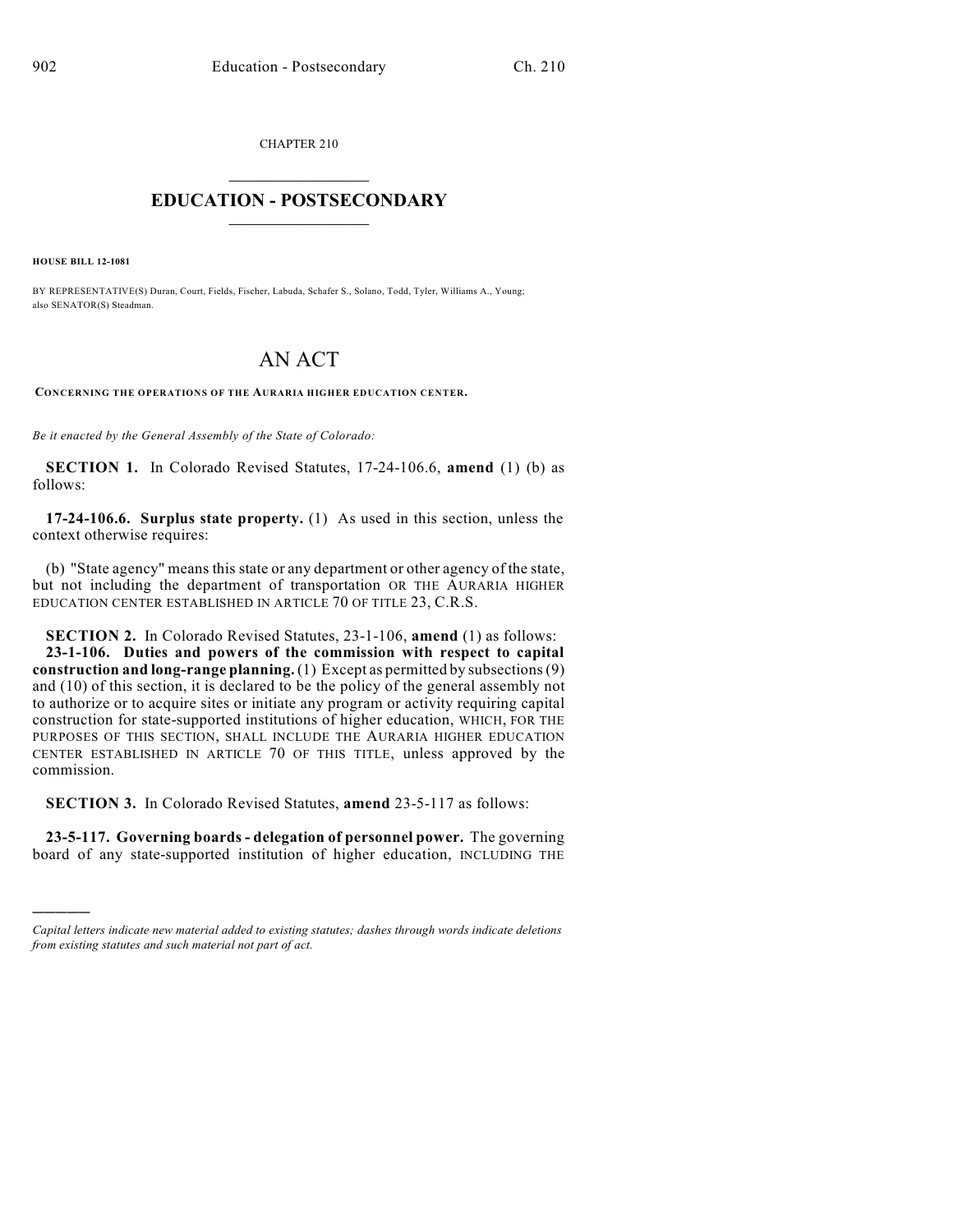AURARIA HIGHER EDUCATION CENTER ESTABLISHED IN ARTICLE 70 OF THIS TITLE, may delegate all or part of its power over personnel matters, including the power to hire or to fire employees exempt from the personnel system, to the chief executive officer of the institution governed by such board. The governing board may authorize the chief executive officer to delegate to other officers of the institution any power so delegated pursuant to this section. The governing board of each state-supported institution of higher education, except the university of Colorado, Colorado state university, the university of northern Colorado, the Colorado school of mines, Fort Lewis college, Adams state college, Colorado Mesa university, Western state college of Colorado, or Metropolitan state college of Denver, after consultation with faculty representatives chosen by the faculty, shall prepare, enact, promulgate, administer, and maintain in place policies and practices which afford due process procedures for those faculty members exempt from the state personnel system who are terminated, including terminations resulting from reductions in force.

**SECTION 4.** In Colorado Revised Statutes, 24-2-103, **amend** (1) (b) (II) and (1) (d) as follows:

**24-2-103. Compensation of heads of departments and other officers and employees.** (1) (b) If the compensation of an officer or employee who is exempt from the state personnel system is not fixed by law, the officer's or employee's compensation shall be determined as follows:

(II) The governing board of each institution of higher education, INCLUDING THE AURARIA HIGHER EDUCATION CENTER ESTABLISHED IN ARTICLE 70 OF TITLE 23, C.R.S., shall determine the compensation for the head of the institution, and the head of each institution shall determine the compensation for officers and employees of the institution.

(d) Nothing in this subsection (1) shall prevent departments and institutions of higher education, INCLUDING THE AURARIA HIGHER EDUCATION CENTER ESTABLISHED IN ARTICLE 70 OF TITLE 23, C.R.S., from sharing personnel if the terms and conditions of the personnel sharing agreement are in writing and include a provision concerning the distribution of compensation.

**SECTION 5.** In Colorado Revised Statutes, 24-30-1404, **amend** (7) (g) (I) as follows:

**24-30-1404. Contracts.** (7) (g) This subsection (7) shall not apply to:

(I) A capital construction project at an institution of higher education, INCLUDING THE AURARIA HIGHER EDUCATION CENTER ESTABLISHED IN ARTICLE 70 OF TITLE 23, C.R.S., that is to be constructed solely from cash funds held by the institution or federal funds made available for the project or a combination of the cash funds and the federal funds; or

**SECTION 6.** In Colorado Revised Statutes, 24-30-1502, **amend** (5) (b) as follows:

**24-30-1502. Definitions.** As used in this part 15, unless the context otherwise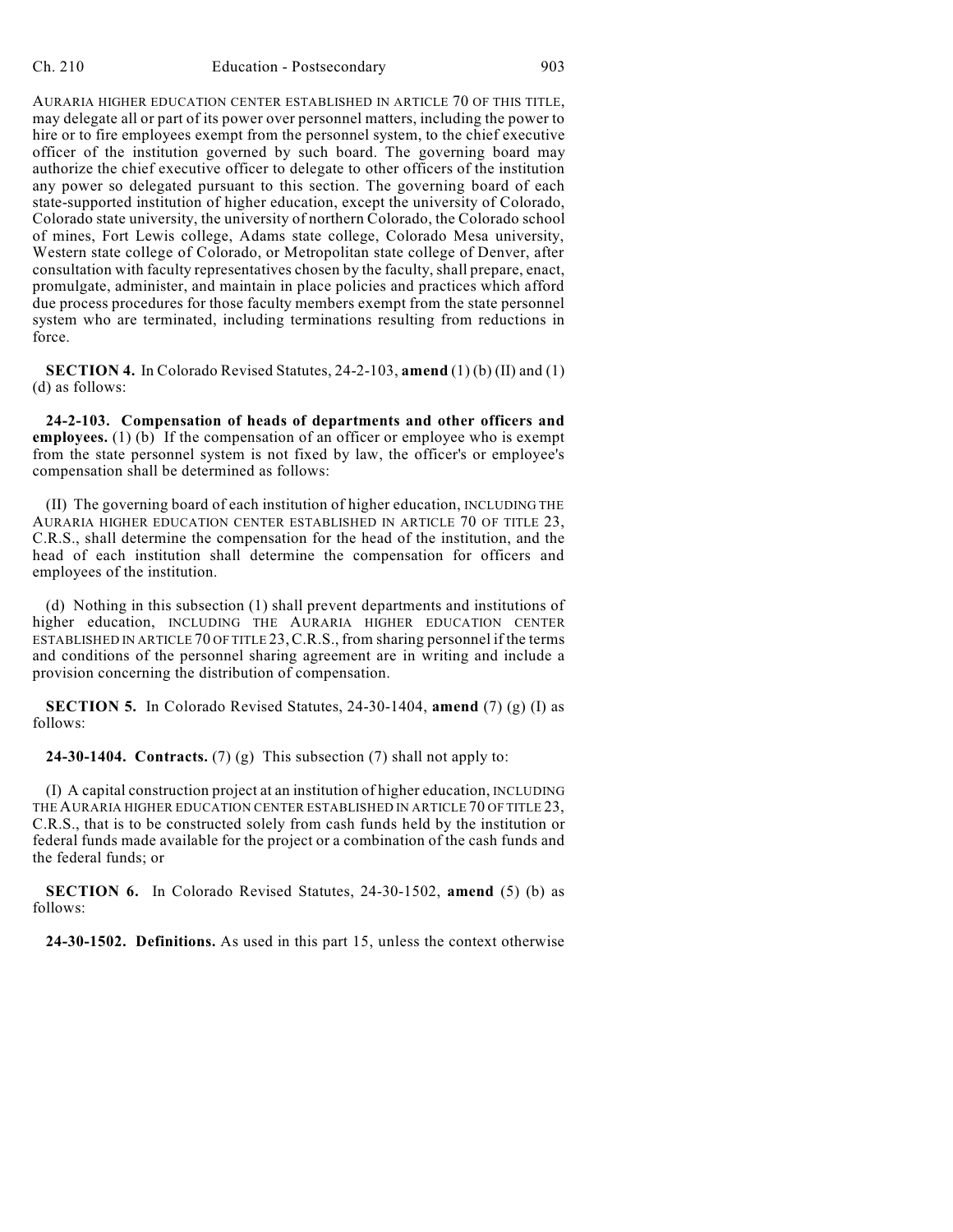requires:

(5) (b) The governing board of each institution of higher education, INCLUDING THE AURARIA HIGHER EDUCATION CENTER ESTABLISHED IN ARTICLE 70 OF TITLE 23, C.R.S., by formal action of the governing board, and the Colorado commission on higher education, by formal action of the commission, may elect to be excluded from the meaning of "state agency" pursuant to this subsection (5) and may obtain a risk management program independent of the program created pursuant to this part 15. Nothing in this paragraph (b) shall be construed to affect the exempt status of any institution in the university of Colorado system, including the university of Colorado at Boulder, Denver, and Colorado Springs, and the university of Colorado health sciences center, from the state risk management system pursuant to section 24-30-1517 (2), or to require the governing board of any such institution in the university of Colorado system to take formal action in order to be exempt from the definition of "state agency".

**SECTION 7.** In Colorado Revised Statutes, **amend** 24-30-1503.5 as follows:

**24-30-1503.5. Risk management system - independent program.** (1) If an institution of higher education, THE AURARIA HIGHER EDUCATION CENTER ESTABLISHED IN ARTICLE 70 OF TITLE 23, C.R.S., or the Colorado commission on higher education elects to be excluded from the meaning of "state agency" and to obtain an independent risk management program pursuant to section 24-30-1502 (5) (b), such institution, CENTER, or commission shall conduct an analysis of the institution's, CENTER'S, or commission's ability to provide workers' compensation and the estimated property and liability losses, insurance costs, and administrative costs of risk management that the institution, CENTER, or commission will incur by implementing an independent program.

(2) Before any institution of higher education, THE AURARIA HIGHER EDUCATION CENTER ESTABLISHED IN ARTICLE 70 OF TITLE 23, C.R.S., or the Colorado commission on higher education implements an independent risk management program, the institution, CENTER, or commission, as applicable, shall submit a written report detailing the findings of the analysis conducted pursuant to subsection (1) of this section to the president of the senate, the speaker of the house of representatives, the majority and minority leaders of the senate and the house of representatives, the members of the joint budget committee, the members of the business affairs and labor committee in the house of representatives, or any successor committee, and the members of the business, labor, and technology committee in the senate, or any successor committee.

(3) In the event that an institution of higher education, THE AURARIA HIGHER EDUCATION CENTER ESTABLISHED IN ARTICLE 70 OF TITLE 23, C.R.S., or the Colorado commission on higher education implements an independent risk management program, the institution, CENTER, or commission shall conduct the analysis and submit the report required pursuant to this section within the existing resources of the institution, CENTER, or commission, as applicable.

**SECTION 8.** In Colorado Revised Statutes, 24-50-109.5, **amend** (2) and (3) as follows: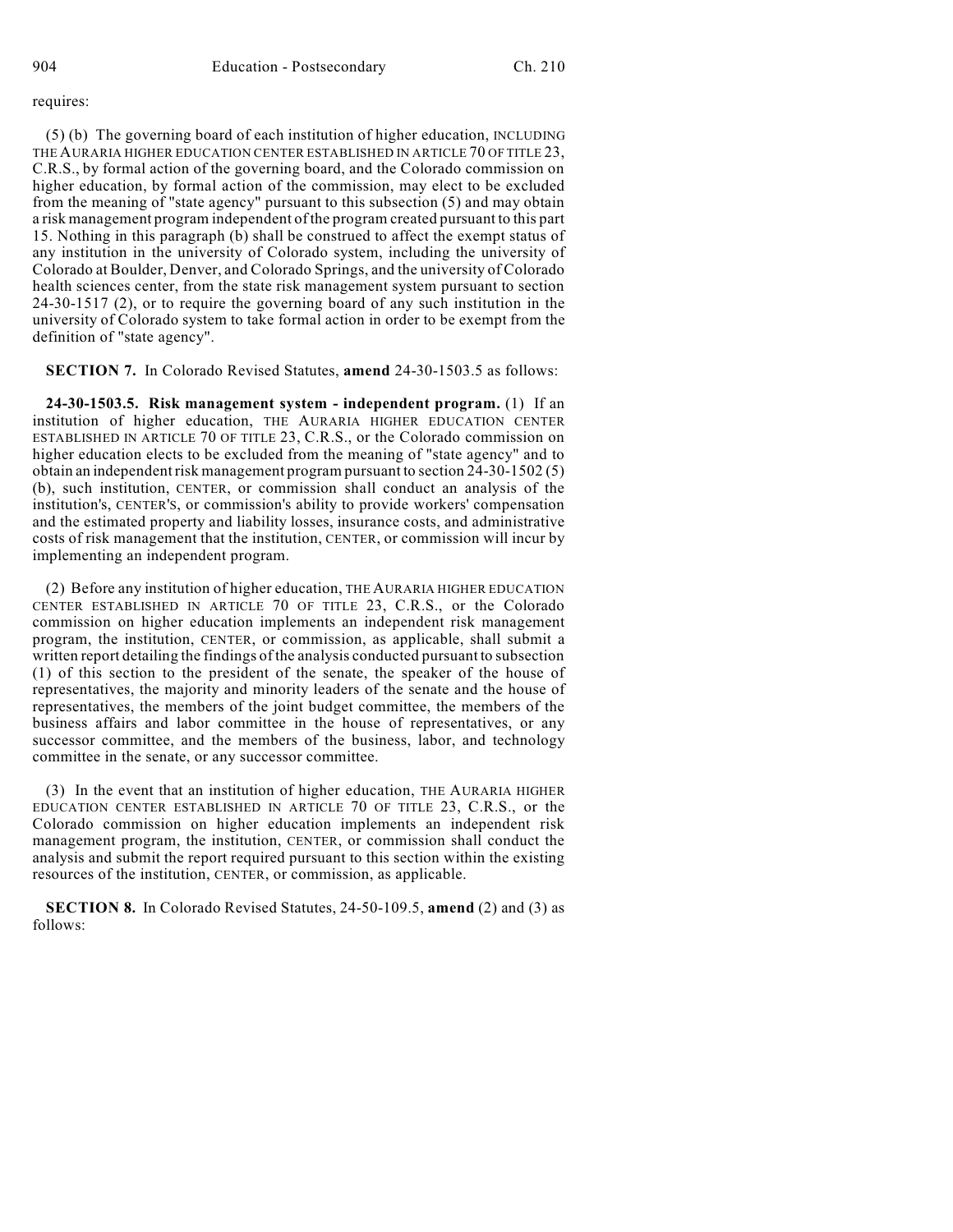**24-50-109.5. Fiscal emergencies - emergency orders.** (2) With the advice and assistance of the state personnel director, the governor shall take such actions as necessary to be utilized by each principal department and each institution of higher education, INCLUDING THE AURARIA HIGHER EDUCATION CENTER ESTABLISHED IN ARTICLE 70 OF TITLE 23, C.R.S., to reduce state personnel expenditures in the event of a fiscal emergency. Such actions shall include, but need not be limited to, separations, voluntary furloughs, mandatory furloughs, suspension of increases in salary and state contributions for group benefit plans, suspension of performance awards, job-sharing, hiring freezes, forced reallocation of vacant positions, or a combination thereof. Any suspension of salary increases, increases in state contributions for group benefit plans, or performance awards shall apply statewide to all employees in the state personnel system. If mandatory furloughs are utilized in any principal department or institution of higher education, INCLUDING THE AURARIA HIGHER EDUCATION CENTER ESTABLISHED IN ARTICLE 70 OF TITLE 23, C.R.S., such furloughs shall be implemented by each appointing authority so that all employees under such authority, regardless of status, position, or level of employment, are furloughed for the same length of time, consistent with section 24-2-103 (2). Employees of the following agencies and employees with duties as described shall not be subject to mandatory furlough: The Colorado state patrol, correctional officers, police officers, employees of the department of human services providing hands-on care, and employees providing hands-on nursing care.

(3) Promptly after the adoption of a joint resolution declaring a fiscal emergency, the head of each principal department and the governing board of each institution of higher education AND THE AURARIA HIGHER EDUCATION CENTER ESTABLISHED IN ARTICLE 70 OF TITLE 23,C.R.S., shall order into effect, on an emergency basis and in accordance with the actions taken by the governor pursuant to subsection (2) of this section, those measures they find necessary and appropriate to reduce the personnel expenditures of their departments or institutionsto enable them to operate within available revenues. No such ordershall have an effect beyond the time period specified in the joint resolution declaring the fiscal emergency.

**SECTION 9.** In Colorado Revised Statutes, 24-50-136, **amend** (1) as follows:

**24-50-136. Persons brought into the personnelsystem.** (1) Whenever a person currently or previously employed by the state of Colorado, not within the state personnel system, enters or is brought into the state personnel system, the person shall be credited with his or her former state service for purposes of accumulated leave, leave earning rates, seniority, and other benefits, excluding retirement credit, afforded an employee in the state personnel system. Previous employment with the state shall include any period of employment for which an officer or employee received compensation not limited solely to expense reimbursement. Credit for previous state employment shall not be given for temporary employment, including student employment at an institution of higher education OR THE AURARIA HIGHER EDUCATION CENTER ESTABLISHED IN ARTICLE 70 OF TITLE 23, C.R.S., or service as a member of a part-time board or commission.

**SECTION 10.** In Colorado Revised Statutes, **amend** 24-50-208 as follows:

**24-50-208. Voluntary separation incentive program.** The state personnel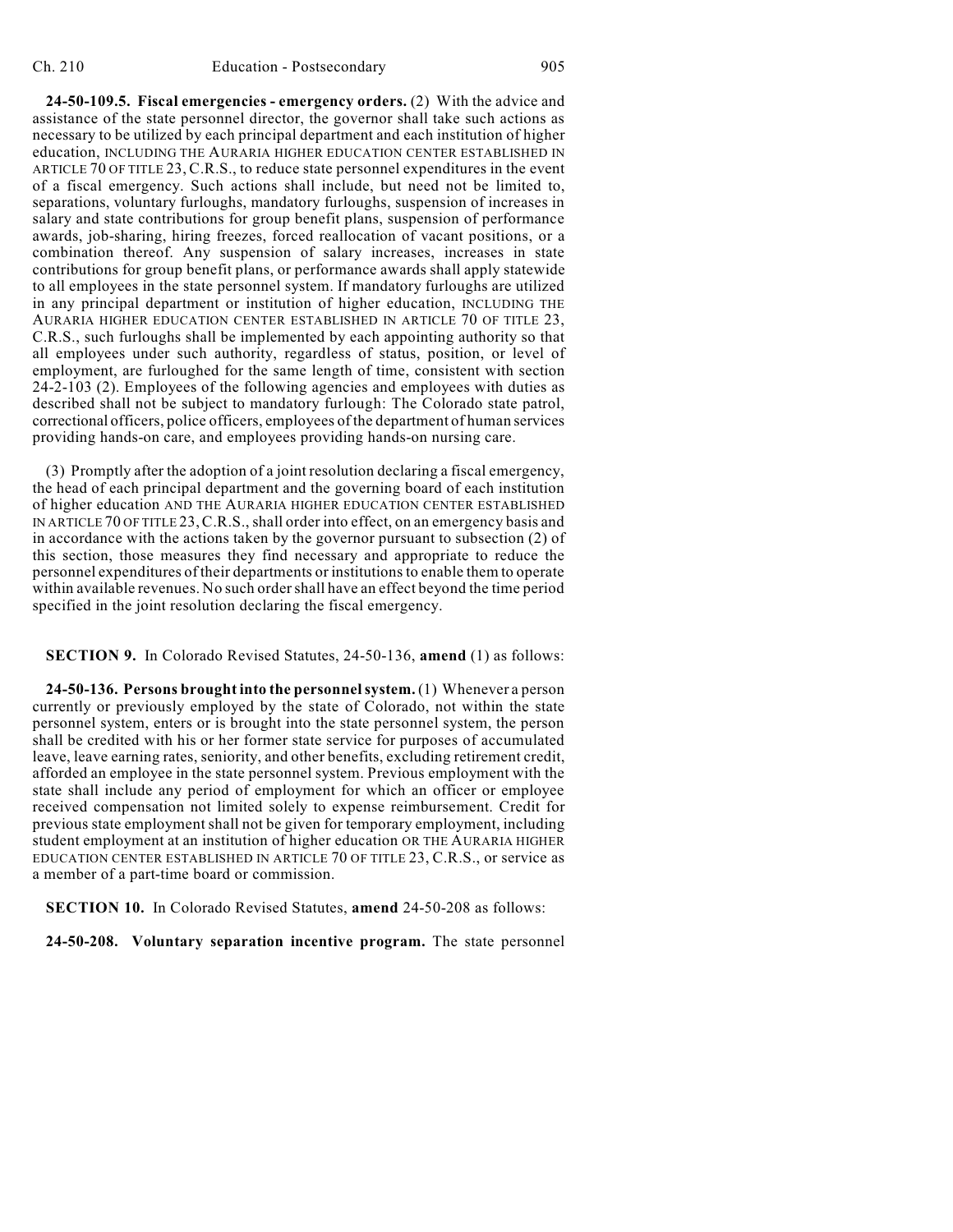director may adopt procedures establishing a program for voluntary separation incentives available to allstate employeesin lieu of layoffs based on a determination by the head of a principal department or institution of higher education, INCLUDING THE AURARIA HIGHER EDUCATION CENTER ESTABLISHED IN ARTICLE 70 OF TITLE 23, C.R.S., that the program is necessitated by a shortage of work, shortage of funds, or a reorganization. Any program established pursuant to this section shall not conflict with laws, rules, or procedures governing the state personnel system or the public employees'retirement association. A voluntary separation incentive shall not be considered a perquisite for purposes of section 24-30-202 (22).

**SECTION 11.** In Colorado Revised Statutes, 24-50-508, **amend** (1) (b) as follows:

**24-50-508. Intergovernmental agreements- agreements by state institutions of higher education - excluded.** (1) The following contracts are not subject to the provisions of this part 5:

(b) Contracts entered into by a state institution of higher education OR THE AURARIA HIGHER EDUCATION CENTER ESTABLISHED IN ARTICLE 70 OF TITLE 23, C.R.S., so long as the chief executive officer of the institution OR THE CENTER, or his or her designee, has determined that the conditions set forth in section 24-50-503 are met for those contracts that implicate the state personnel system.

**SECTION 12.** In Colorado Revised Statutes, 24-50-618, **amend** (1) as follows:

**24-50-618. Group benefit plans - institutions of higher education.** (1) A state institution of higher education, WHICH, FOR THE PURPOSES OF THIS SECTION, SHALL INCLUDE THE AURARIA HIGHER EDUCATION CENTER ESTABLISHED IN ARTICLE 70 OF TITLE 23,C.R.S., or a group of state institutions may establish and offer one or more group benefit plans, in addition to or in lieu of a plan contracted for by the director pursuant to this part 6, to employees of the institution or institutions who are in the state personnel system.

**SECTION 13.** In Colorado Revised Statutes, 24-82-801, **amend** (6) (a) as follows:

**24-82-801. Lease-purchase agreements for acquisition of real or personal property.** (6) (a) Notwithstanding any provision of this section to the contrary, the department of transportation, institutions of higher education, THEAURARIA HIGHER EDUCATION CENTER ESTABLISHED IN ARTICLE 70 OF TITLE 23, C.R.S., and the state treasurer may enter into lease-purchase agreements if the state controller as authorized by section 24-30-202 approves each lease-purchase agreement that requires total payments in excess of five hundred thousand dollars over the term of the agreement or as otherwise provided by law.

**SECTION 14.** In Colorado Revised Statutes, 24-101-105, **amend** (1) (b) as follows:

**24-101-105. Application of this code - repeal.** (1) (b) The governing board of each institution of higher education, INCLUDING THE AURARIA HIGHER EDUCATION CENTER ESTABLISHED IN ARTICLE 70 OF TITLE 23, C.R.S., by formal action of the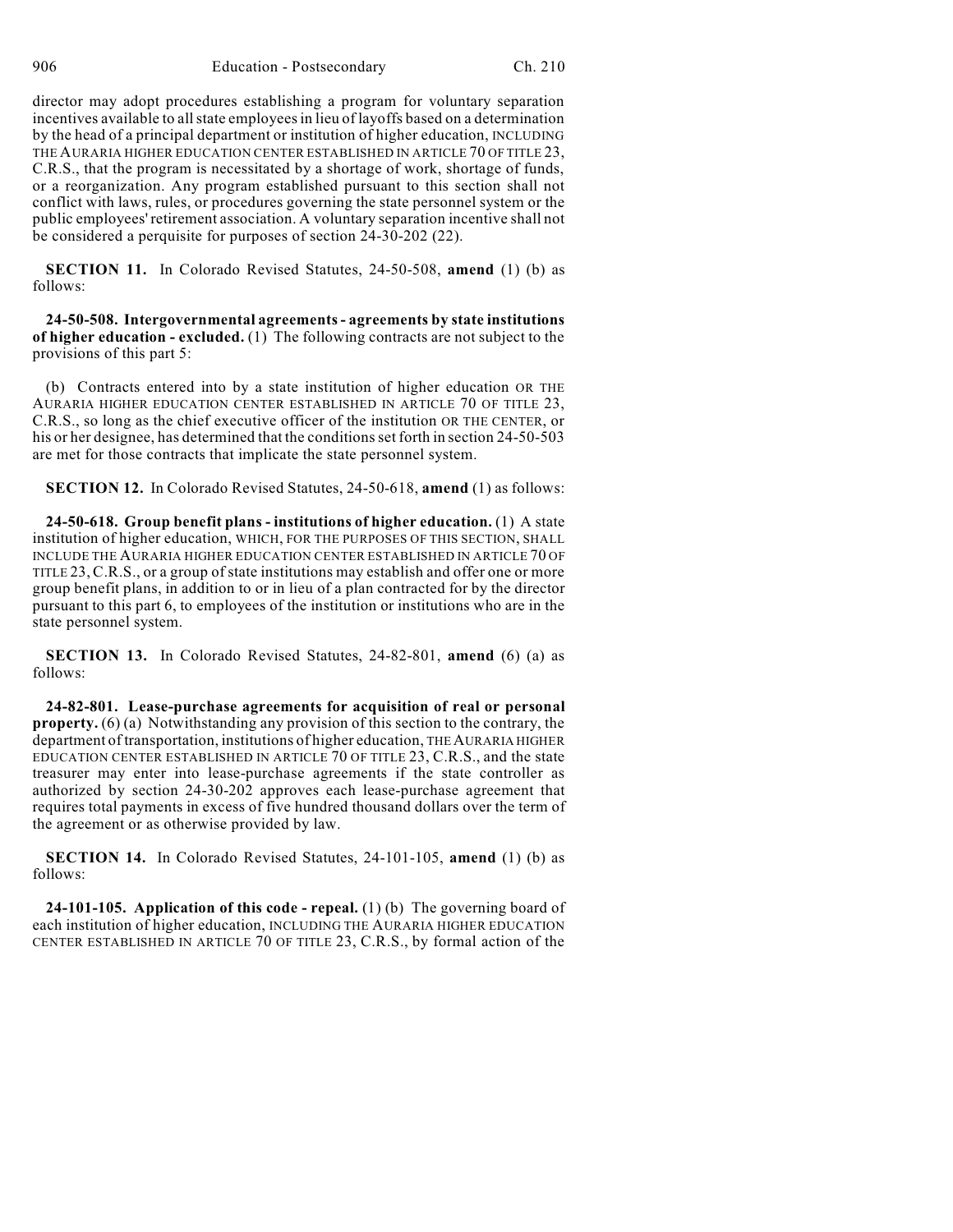board, and the Colorado commission on higher education, by formal action of the commission, may elect to be exempt from the provisions of this code and may enter into contracts independent of the terms specified in this code.

**SECTION 15.** In Colorado Revised Statutes, 24-101-301, **amend** (10) (a) as follows:

**24-101-301. Definitions.** The terms defined in this section shall have the following meanings whenever they appear in this code, unless the context in which they are used clearly requires a different meaning or a different definition is prescribed for a particular article or portion thereof:

(10) "Governmental body" means any department, commission, council, board, bureau, committee, institution of higher education, agency, government corporation, or other establishment or official, other than an elected official, of the executive branch of state government in this state; except that:

(a) The governing board of each institution of higher education, INCLUDING THE AURARIA HIGHER EDUCATION CENTER ESTABLISHED IN ARTICLE 70 OF TITLE 23, C.R.S., by formal action of the board, and the Colorado commission on higher education, by formal action of the commission, may elect to be excluded from the meaning of "governmental body".

**SECTION 16.** In Colorado Revised Statutes, 24-113-102, **amend** (5) asfollows:

**24-113-102. Definitions.** As used in this article, unless the context otherwise requires:

(5) "State agency" means a department, office, commission, institution, board, or other agency of state government. Such term shall not include the Colorado state museum, or the state historical society, OR THE AURARIA HIGHER EDUCATION CENTER ESTABLISHED IN ARTICLE 70 OF TITLE 23,C.R.S., nor shallsuch term include institutions of higher education.

**SECTION 17.** In Colorado Revised Statutes, 26-8.5-101, **amend** (2) as follows:

**26-8.5-101. Definitions.** As used in this article, unless the context otherwise requires:

(2) "State property" means any building, land, or other real property owned, leased, or occupied by any department or agency of the state of Colorado, but "state property" does not include any property owned, leased, or occupied by any institution of higher education, THE AURARIA HIGHER EDUCATION CENTER ESTABLISHED IN ARTICLE 70 OF TITLE 23, C.R.S., or the board of commissioners of the Colorado state fair authority.

**SECTION 18. Act subject to petition - effective date.** This act takes effect at 12:01 a.m. on the day following the expiration of the ninety-day period after final adjournment of the general assembly (August 8, 2012, if adjournment sine die is on May 9, 2012); except that, if a referendum petition is filed pursuant to section 1 (3) of article V of the state constitution against this act or an item, section, or part of